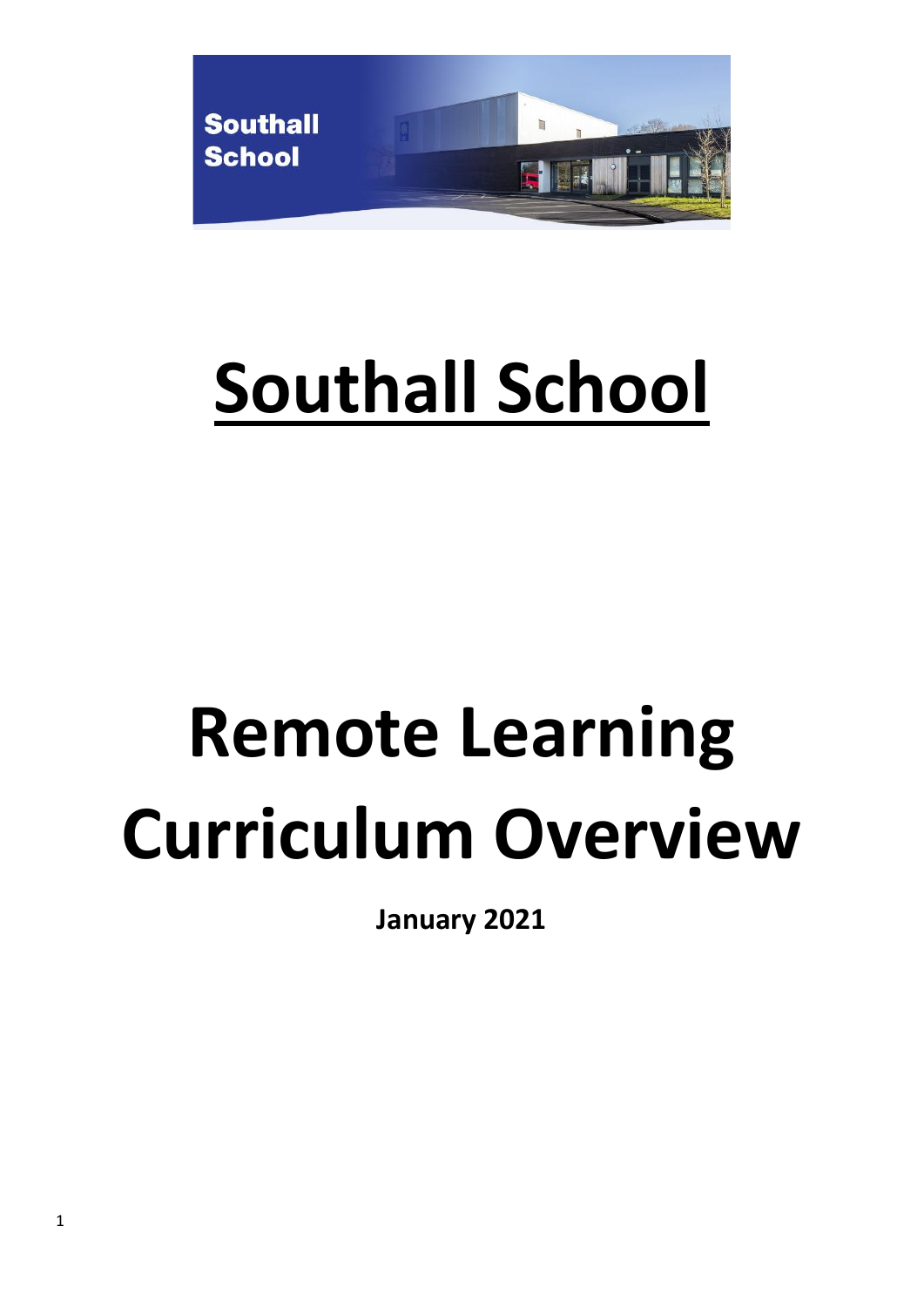

## **Contents**

| (i)  | <b>Reasonable Endeavours</b>            |  |  |  |  |
|------|-----------------------------------------|--|--|--|--|
| (ii) | <b>Safeguarding and Pupil Wellbeing</b> |  |  |  |  |
|      |                                         |  |  |  |  |
| 5.   |                                         |  |  |  |  |
|      |                                         |  |  |  |  |
|      |                                         |  |  |  |  |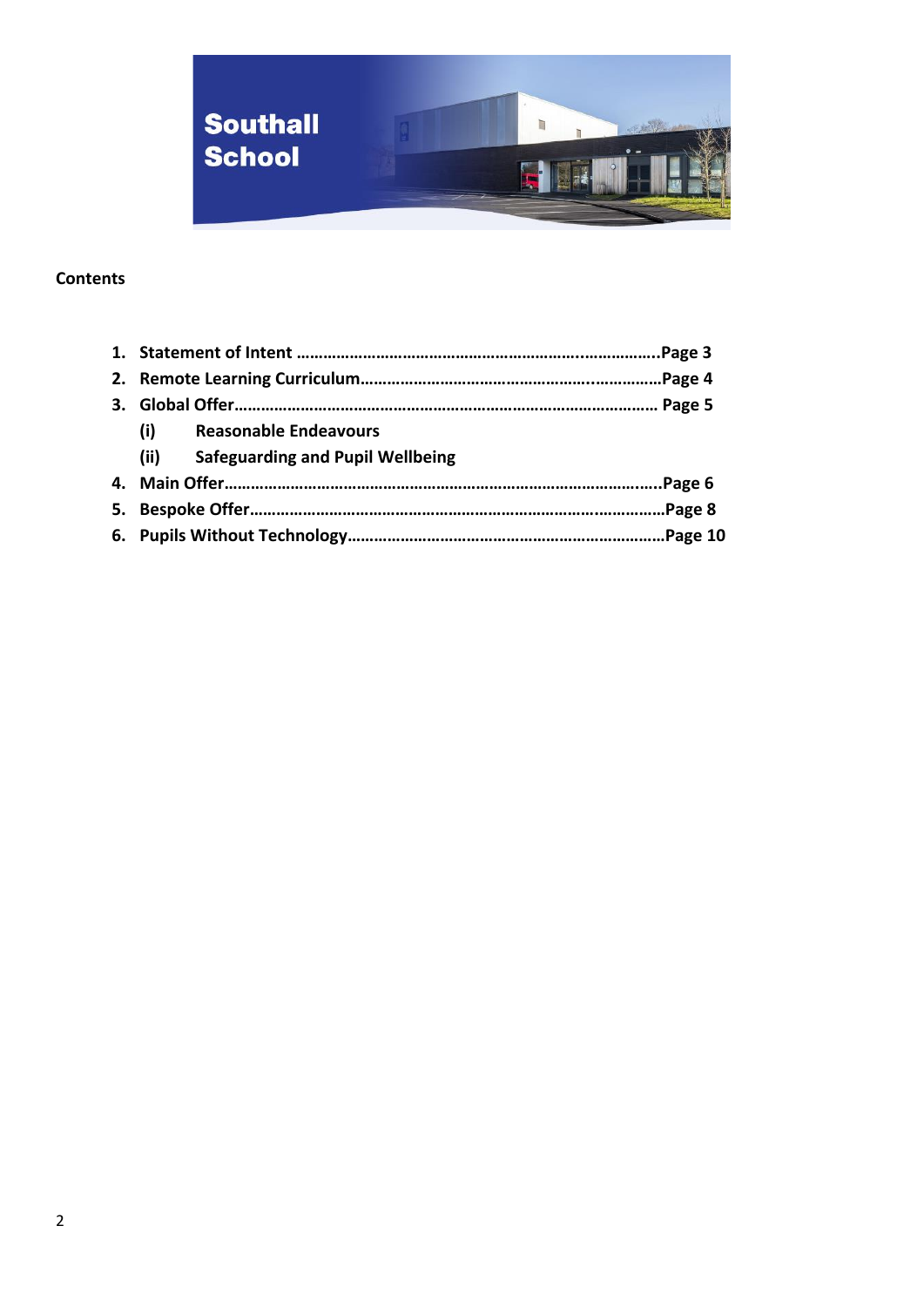

### **Remote Home Learning Information**

#### **Remote Learning – Statement of Intent**

At Southall School, we understand the need to continually deliver high quality education, including during periods of remote learning – whether for an individual pupil or many. We recognise the importance of maintaining high expectations in all areas of school life and ensuring that all pupils have access to the learning resources and support they need to succeed.

We have developed a Remote Learning Policy on which our remote learning is based on and subject to. The policy aims to address the key concerns associated with remote learning, such as online safety, access to educational resources, data protection, pupil wellbeing and safeguarding.

This includes:

- Minimise the disruption to pupils' education and the delivery of the recovery curriculum.
- Ensure provision is in place so that all pupils have access to high quality learning resources.
- Protect pupils from the risks as sociated with using devices connected to the internet.
- Ensure staff, parent, and pupil data remains secure and is not lost or misused.
- Ensure robust safeguarding measures continue to be in effect during the period of remote learning.
- Ensure all pupils have the provision they need to complete their work to the best of their ability, and to remain happy, healthy, and supported during periods of remote learning.

The Remote Home Learning Policy can be found on the home learning page of the Southall School website.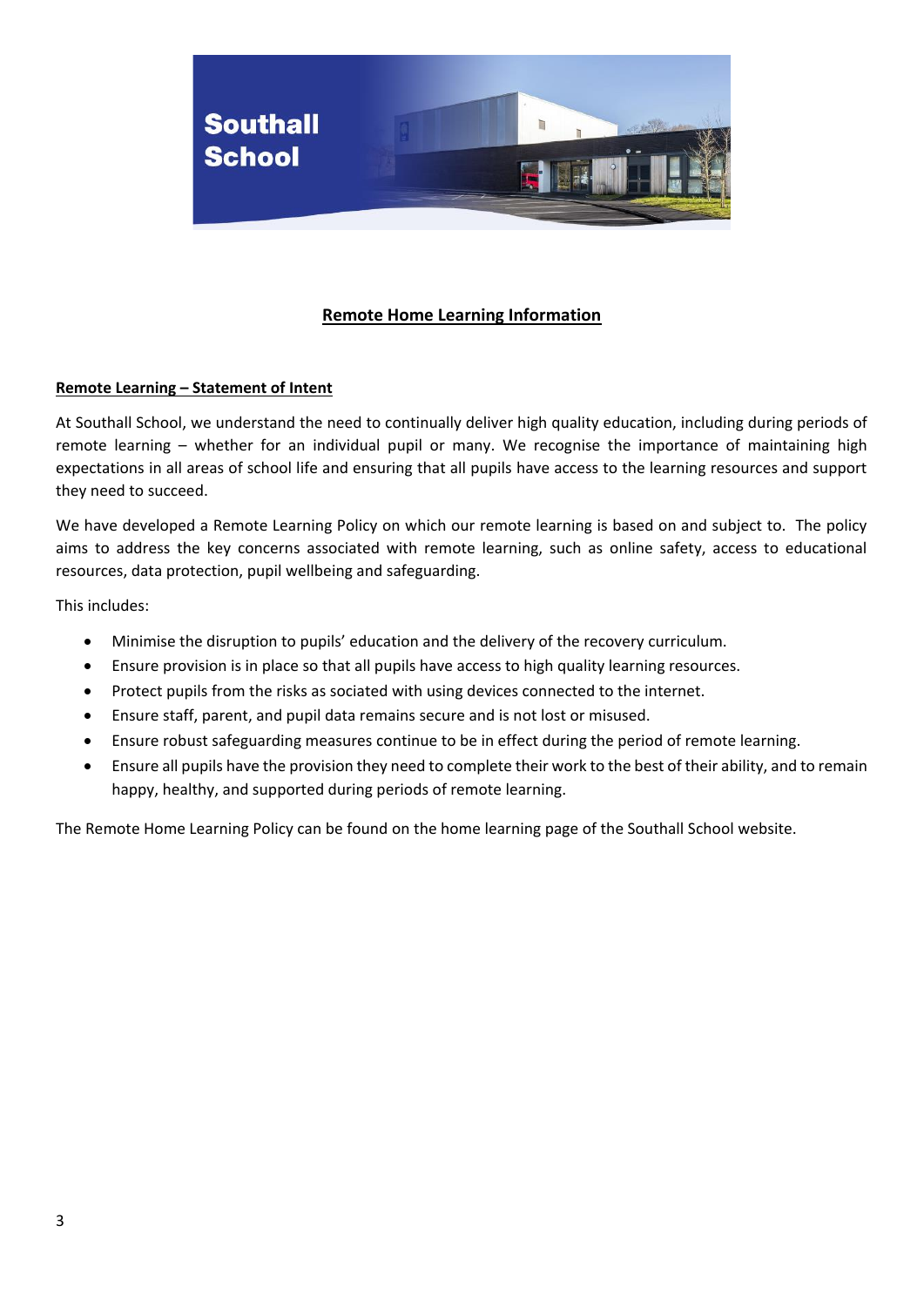

## **Remote Learning Curriculum - Principles**

The Southall School Remote Learning Curriculum offer aims to replicate as closely as possible the breadth of curriculum a pupil would receive in school. Lessons will wherever possible follow the planned and intended sequence of learning, with necessary adaptations made to ensure compatibility with remote delivery. In some cases, adaptations to the sequencing of the curriculum have been made (for example when planned units have a heavy reliance on practical work) where curriculum leads feel that high quality demonstrations, video's and/or resources are not sufficient to promote high quality learning based on the needs of the pupils.

Care has been taken to ensure that Option Subjects are timetabled to allow pupils access to the required Guided Learning Hours to avoid being disadvantaged in qualification subjects.

#### **Interventions**

Alongside the curriculum, pupils who receive targeted support for specific areas of need, will continue to receive interventions and specific resources. Examples of these include:

- Specific tasks provided to work towards EHCP targets
- Speech and language support
- Communication books
- Multi-sensory intervention programmes
- Social stories
- Physical resources to support learning, such as counters for maths or materials for Science experiments (where need is identified)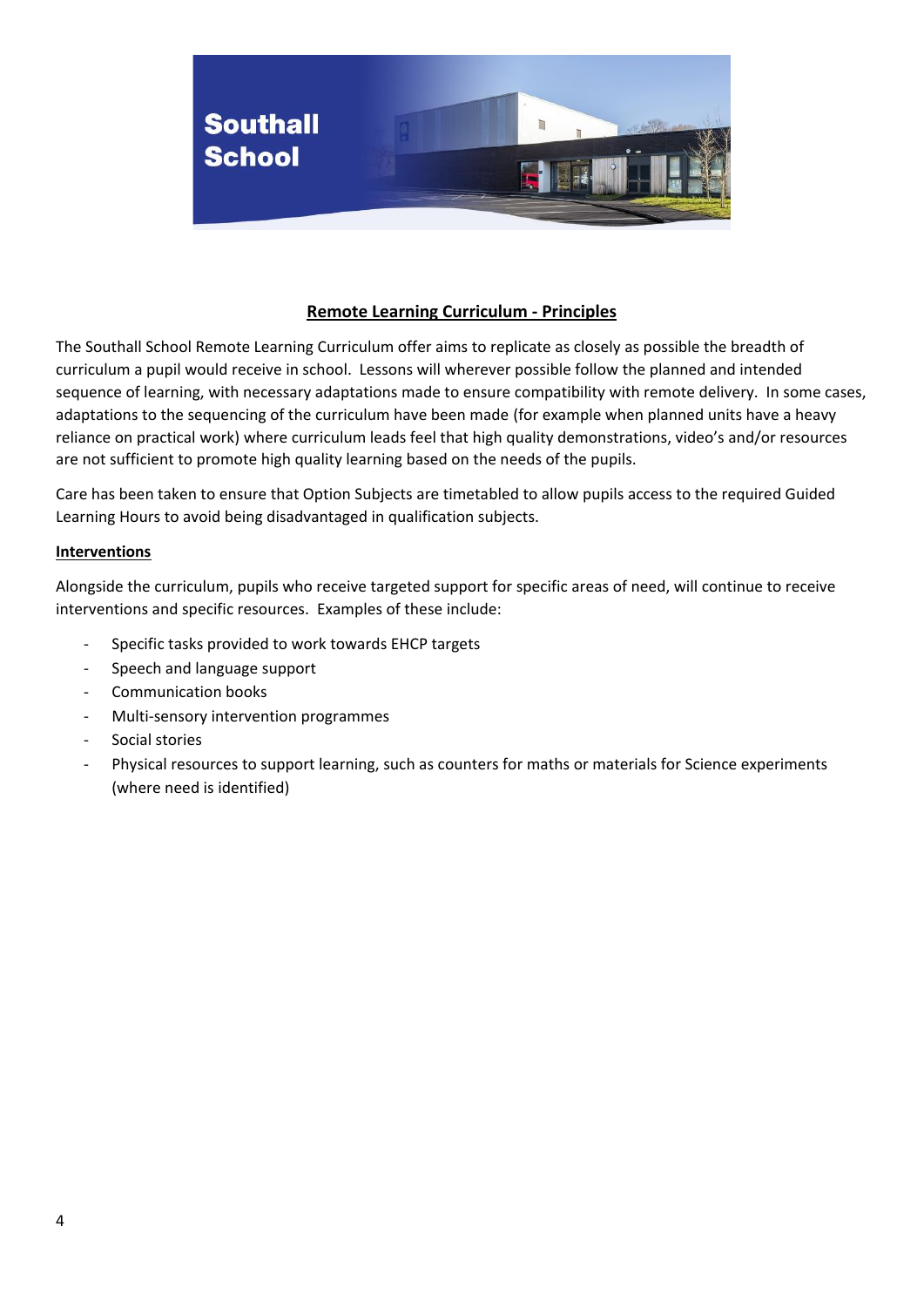

#### **Global Offer - All pupils**

#### **(i) Reasonable Endeavours**

All pupils at Southall School have an Education, Health & Care Plan (EHCP). As such we have made 'reasonable endeavours' to ensure that all pupils have their stated provision requirements met, whether they are in school or at home.

Below is an example of an 'EHCP Activity Sheet' that provides suggested activities to be completed in the home. The activities are all linked to EHCP targets:

| Long Term Outcomes                                                                                                                                                           | Targets                                                                                                            | <b>Suggested Activities</b>                                                                                                                                                                                                                                                                           | Date and Evidence (To be completed by pupils and<br>parents/carers) |
|------------------------------------------------------------------------------------------------------------------------------------------------------------------------------|--------------------------------------------------------------------------------------------------------------------|-------------------------------------------------------------------------------------------------------------------------------------------------------------------------------------------------------------------------------------------------------------------------------------------------------|---------------------------------------------------------------------|
| Pupil will develop his understanding and<br>use of spoken language to his full<br>potential to enable him to communicate<br>as effectively and appropriately as<br>possible. | Pupil will be able to answer Blank Level 3<br>questions about visual stimuli across the<br>curriculum.             | Using pictures or story books ask Pupil questions which include:<br>How did they feel?<br>What happened?<br>What will happen next?<br>$Why$ ?<br>How do you know?<br>Model the correct answers back to him.                                                                                           |                                                                     |
| Pupil will develop his social interaction<br>skills so that he can initiate and<br>maintain appropriate relationships with<br>both adults and peers.                         | Pupil will be able to identify appropriate<br>phrases he can use with peers and adults<br>when he has a problem.   | Role play with an adult or toys about different problems and<br>different situations, discussing appropriate phrases Pupil can use<br>when he has a problem.                                                                                                                                          |                                                                     |
| Pupil will develop his literacy and<br>numeracy skills so that he can access<br>the curriculum and achieve his<br>potential.                                                 | Pupil will be able to write 5 or more<br>sequential sentences about a given topic.                                 | Using a picture on the computer or in a book, ask Pupil to write 5<br>sentences about what is happening. Introduce connectives to<br>support his sentences such as: first, then, next, after that, finally.<br>Talk about and sequence a day, take pictures and sequence them in<br>the correct order |                                                                     |
|                                                                                                                                                                              | Pupil will be able to add a single digit to a<br>two-digit number.                                                 | Write a series of addition sums for Pupil to work out. Allow him to<br>have a spare piece of paper for working out if needed. Mark the<br>sums then go through any mistakes with him.                                                                                                                 |                                                                     |
| Pupil will be able to manage his<br>anxieties successfully using appropriate<br>self-regulation strategies so that he<br>can access opportunities to his full<br>potential   | Pupil will follow a visual aid, using sensory<br>strategies to support himself to calm<br>when he is dysregulated. | Write down a list of calming choices for Pupil to choose from.<br>Choices may include:<br>A drink/snack<br>Massage<br>Squeezing playdough/putty<br>Listening to guided imagery on YouTube,<br>Relaxing music                                                                                          |                                                                     |

#### **(ii) Safeguarding and Pupil Wellbeing**

With many pupils not being able to access the school, it is vitally important that regular and recorded measures are taken to ensure the safety and wellbeing of our pupils. These measures include (but are not limited to):

- All pupils receive at least weekly phone calls from their tutor Team. During these, the pupil and parents / carers are spoken to – ensuring both parties have opportunity to discuss their thoughts, concerns and seek support if required.
- Pupils identified as vulnerable have more regular phone calls (a minimum of 2 per week) and have regular contact with a Designated Safeguarding Lead.
- If pupils are not seen on Teams for lessons, without knowing a reason for their absence, a phone call home is made, and the member of staff will ask to speak to the pupil.
- If a pupil is not seen on Teams (or spoken to directly on the phone) for 5 days. A home visit will take place.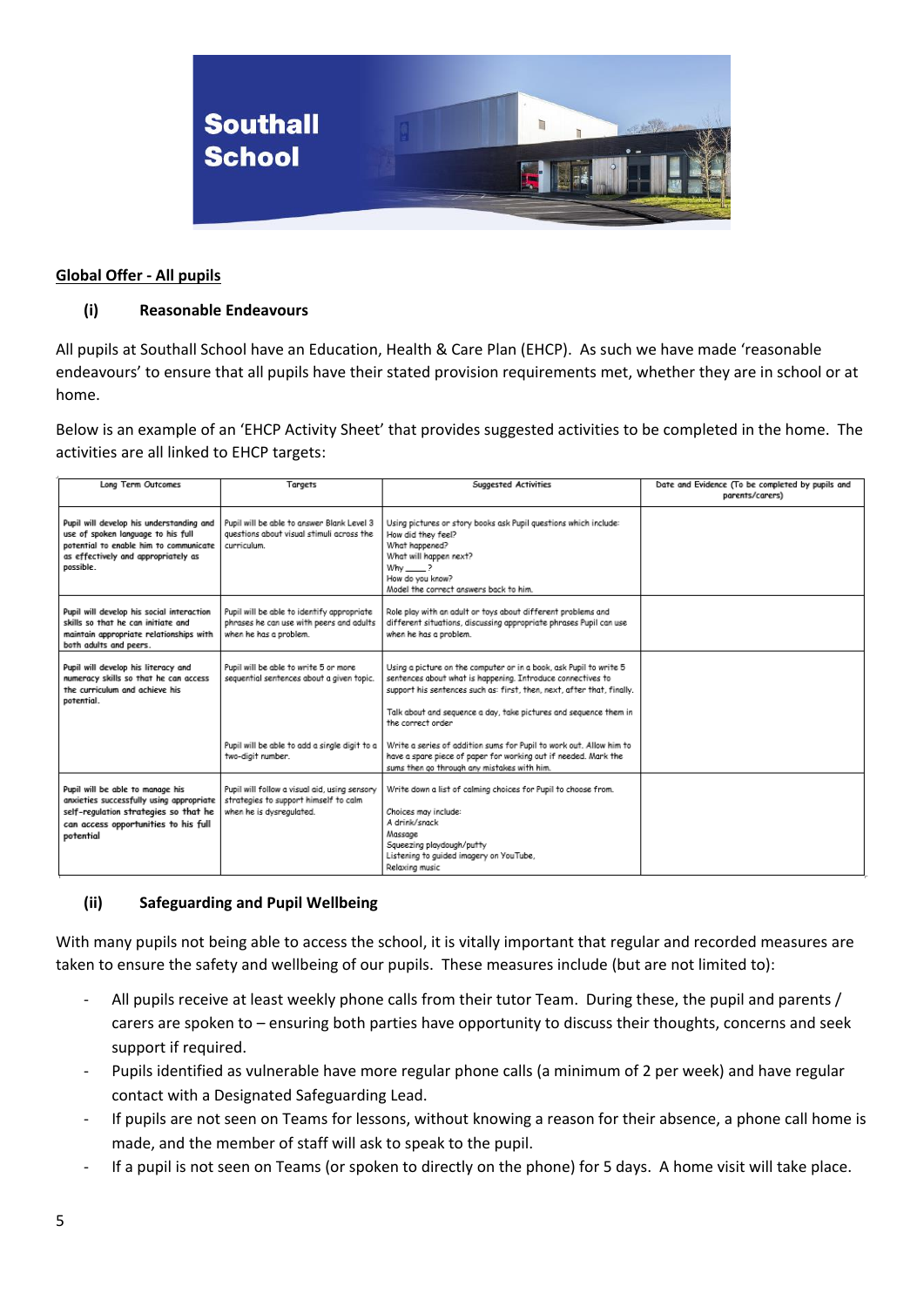

- Data is collected on engagement with home learning weekly and this is used to inform priority phone calls for pupils with engagement concerns.
- Whether in school or at home, all safeguarding concerns are reported through the CPOMS system and actioned in line with the school Safeguarding Policy.

#### **Main Offer – Most Pupils**

#### **How are lessons delivered?**

The remote learning curriculum will be accessed predominantly through Microsoft Teams for most pupils. This comprises of (but is not limited to):

- Live Teams Lessons
- Teams Assignments
- Purple Mash activities
- MyMaths activities
- Independent research

#### **What lessons will be provided?**

The full curriculum will be delivered so pupils will have work set for all of their usual subjects. This includes daily reading tasks set on a personalised basis for the whole school.

Timetables are published online via the school Home Learning page, clearly identifying where to find / access lesson content, tasks, and resources.

#### **What work will be set?**

Work will be set that follows the normal in-school curriculum for each subject, where at all possible. This will be meaningful and ambitious to ensure that pupils are challenged, engaged and motivated in their learning.

#### **How long will lessons last?**

The length of time a live Teams lessons last for varies; however, teachers aim to ensure that the work, tasks and assignments set, take the equivalent length of time compared to if they were in school on a normal timetable. In total:

| Pupils not working towards formal qualifications this   | 4-5 hours of timetabled lessons |  |  |
|---------------------------------------------------------|---------------------------------|--|--|
| year.                                                   |                                 |  |  |
| Pupils working towards formal qualifications this year. | 5+ hours                        |  |  |

#### **How will work be marked?**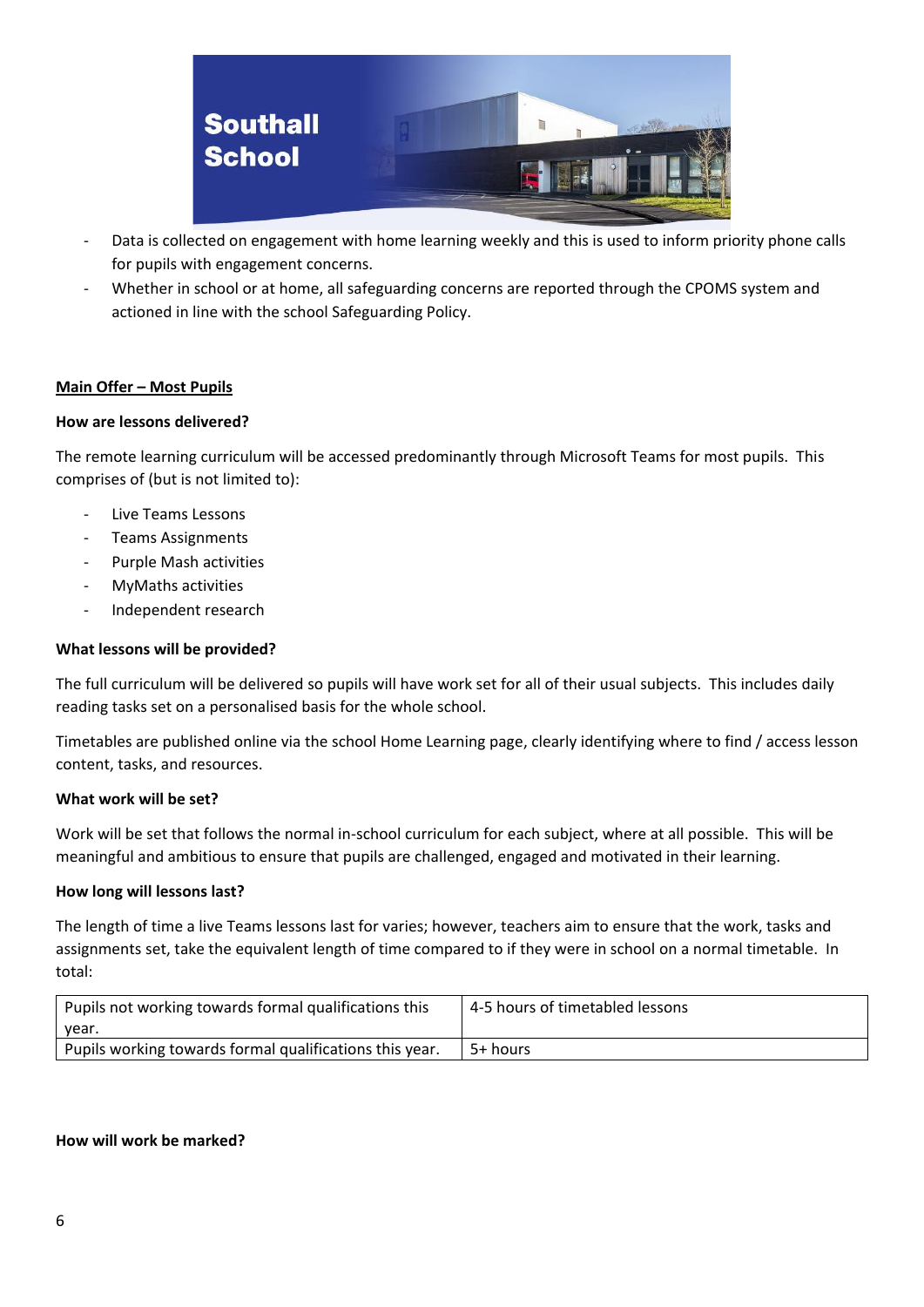

Work will be marked regularly (and at least weekly) in line with the school marking policy. All work is matched to outcomes on our SchoolPod assessment system to ensure that staff are able to keep up to date with pupil progress. Marking will generally take place in the platform that the work was set (e.g. Teams, Purple Mash, MyMaths etc).

#### **Are lessons compulsory?**

Yes, all pupils should be doing their best to complete all lessons provided to the best of their ability. We understand however, that periods of lockdown and isolation can be difficult for pupils and families alike. In instances where expectations are damaging to pupil wellbeing, this is encouraged to be raised with a member of school staff as soon as possible to enable us to support. This can also be shared through weekly wellbeing phone calls.

#### **What support will pupils get with their work?**

- School have a dedicated home learning team who are contactable by e-mail and will support with any questions regarding accessing remote learning. The team can be contacted at [home.learningteam@southallschool.com](http://home.learningteam@southallschool.com)
- In live lessons, teachers will provide frequent, clear explanations of new content to promote high standards of learning
- In lessons not delivered live by a teacher, they will ensure that frequent, clear explanations of new content are delivered through high-quality curriculum resources or videos.
- All live lessons are supported by at least one Teaching Assistant or HLTA.
- Teachers are contactable via e-mail if further guidance is required.
- Regular (at least weekly, but more in specific cases) phone calls are made by staff to discuss pupil wellbeing and work with pupils and parents / carers.
- Pupil's work will be assessed regularly, and teachers will adjust the pace and difficulty of learning according to individual understanding, progress and needs.
- We aim to ensure that all aspects of school life are replicated online where possible, for example all tutor groups have daily timetabled tutor sessions and weekly Key Stage Assemblies are timetabled too.

An example of a daily timetable for pupils working at home (accessing the main offer) is below:

| <b>Key Stage 3 Class RD - Monday</b> |               |                                                                           |              |              |                                      |                        |                   |                 |              |
|--------------------------------------|---------------|---------------------------------------------------------------------------|--------------|--------------|--------------------------------------|------------------------|-------------------|-----------------|--------------|
|                                      | <b>Tutor</b>  | <b>Period 1</b>                                                           | Period 2     | <b>Break</b> | Period 3                             | Period 4               | Lunch & Break     | <b>Period 5</b> | Period 6     |
| <b>Time of</b>                       |               |                                                                           |              |              |                                      |                        | between 12.30 and |                 |              |
| Day                                  | $9:05 - 9:20$ | $9:20 - 10$                                                               | $10 - 10:45$ |              | 11 - 11:45                           | $11:45 - 12:30$        | 1.30              | $1:30 - 2:15$   | $2:15 - 3PM$ |
|                                      |               | <b>ECHP Target, Reading,</b>                                              |              |              |                                      |                        |                   |                 |              |
| <b>Subject</b>                       | Tutor         | Spelling & Phonics                                                        | <b>IPE</b>   |              | Maths                                | English                |                   | lScience        | Science      |
| <b>Teacher</b>                       | Normal Tutor  | Tutor Team                                                                | <b>RD</b>    |              | AF/HY Teams - Live Lesson   Mrs Gray |                        |                   | AB              | AB           |
|                                      |               |                                                                           |              |              |                                      |                        |                   | lTeams - Live   |              |
|                                      |               | Method   Teams - Live Lesson   Target Sheet Activities   Teams Assignment |              |              | Teams - Live Lesson                  | lTeams - Live Lesson l |                   | Lesson          | Purple Mash  |

#### **Bespoke Offer – Complex Needs Classes**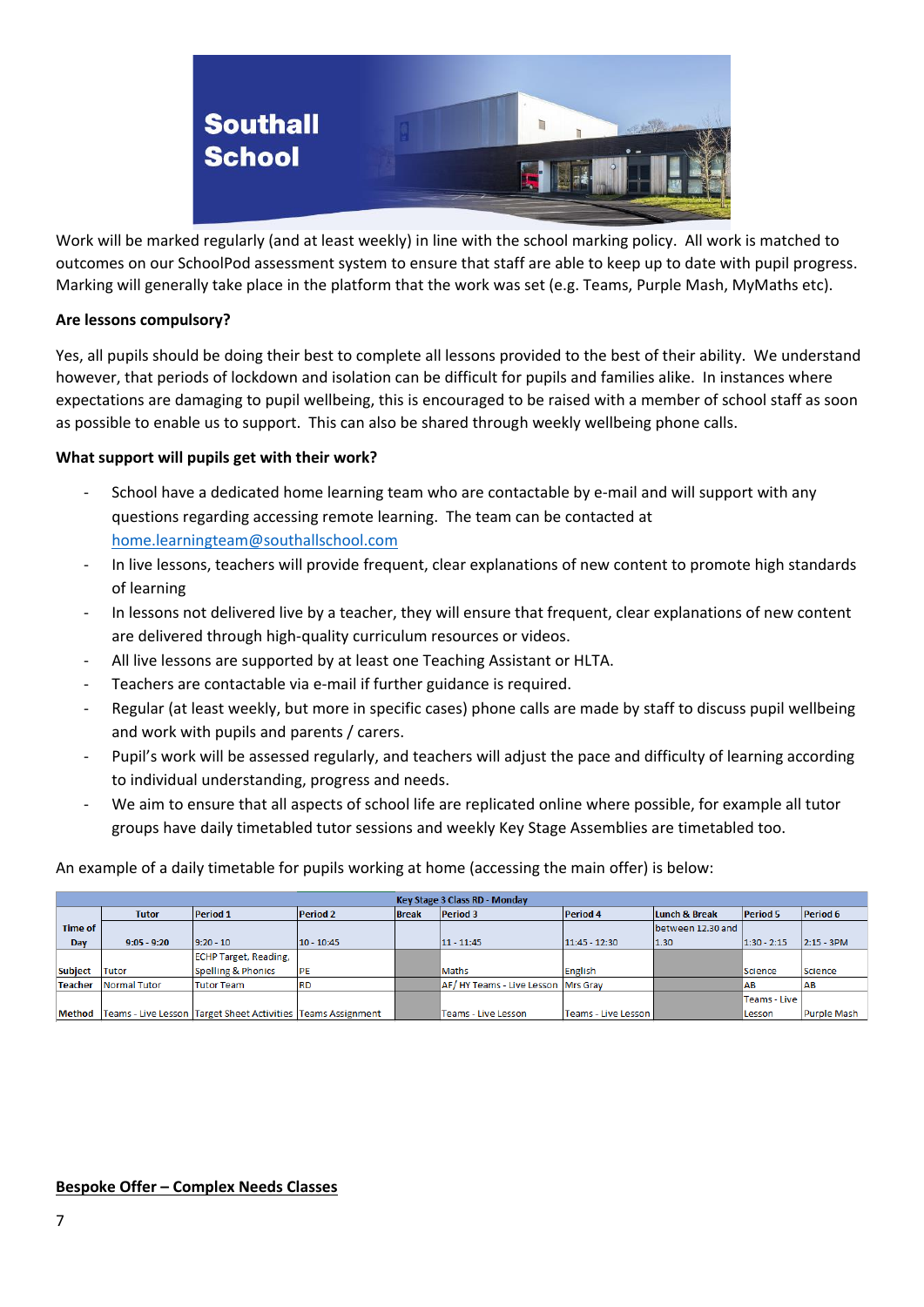

For our pupils with complex needs, we recognise that a whole school approach is not always sufficient in meeting their wide variety of needs. For this reason, teachers who lead complex needs classes implement a bespoke curriculum for pupils / groups of pupils to ensure the quality of education provided and progress made remains at the highest possible standard.

In addition to the main offer, outlined below are some key ways in which the curriculum and/or delivery is personalised based on need:

- Lessons are delivered using the same technology as those mentioned above. In addition, many pupils are provided with hard-copy packs of work weekly. Many of our complex needs students find it difficult to engage with a screen for extended periods of time – this promotes engagement.
- Hard-copy resources are vital for some pupils who need access to written resources created through programmes such as 'In-Print'. These are not editable online.
- As such, work is delivered and collected each Friday with feedback being provided either verbally throughout the week or in writing.
- Some interventions are difficult to replicate at home as they require specialist equipment. In instances such as these, parents / carers are provided with suggested activities that will help pupils progress towards meeting EHCP targets.

Below are some case studies outlining bespoke approaches used to facilitate home learning in complex needs classes:

## **Case Study – Pupil 1**

*Curriculum – all lessons delivered in school (following the MTP) are put onto a daily schedule using InPrint software, with a simple explanation of the tasks for the adult supporting him at home and a structured and symbolised worksheet for him to complete the task. Each day is broken down on a schedule for him to tick off to support him to understand what to do.* 

*Work tasks contain an accessible learning objective at the top and then a parent friendly marking slip at the bottom so that we can use this to inform our assessment when the work comes back.* 

*He has also been given a targets pack which includes an activity for each of his EHCP targets with bespoke resources to use for this.* 

*As the pupil finds home working difficult, he is provided with additional personalised schedules for him to support him to accept that schoolwork is being done at home this term, rather than school. Additional resources are created where needed based on phone calls with mum to find out what is working well.*

*The class team phone home weekly to check on how he is doing. Work packs are delivered on a Friday with completed work collected at the same time. For work tasks which are practical, appropriate equipment is included in them, for example counters for maths and materials for a science experiment he is doing next week.* 

## **Case Study - Pupil 2**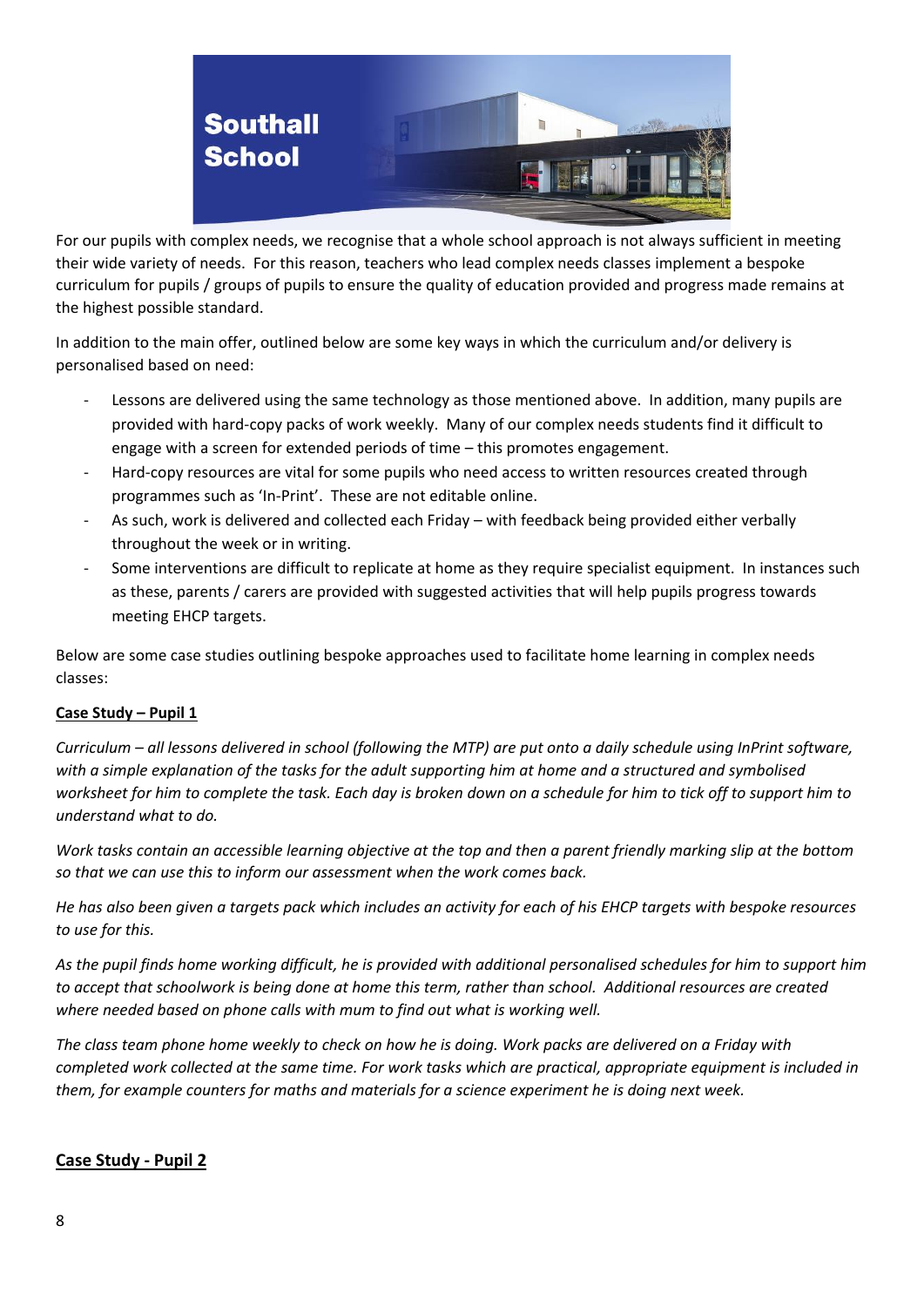

*Pupil 2 does not manage to interact or engage well with technology and parents do not find it useful it a useful tool. For this pupil we are offering an individual bespoke paper-based package that is taken to the house each week, picked up, and assessed so that we can gauge progress and set work as a next step. The work is in line with the medium-term plan and mirrors the work we are completing in school. The work also includes personalised EHCP activities to match their short-term outcomes. We are also sending home a reading book that we will change each week too.*

*The offer is following a bespoke timetable where we have devised a timetable that ensures pupils are still actively working towards their accreditation but also having lots of opportunities to take care of their own mental health with activities they enjoy each day.*

## **Case Study - Pupil 3**

*Pupil 3 follows the same timetable as the pupils in school, with some added bespoke elements. Work is sent home daily either through MS Teams or via e-mail and has an accompanying PowerPoint, laid out in a familiar format to promote engagement. To ensure these are accessible as possible, symbols are used (InPrint software) alongside text, these symbols are added on MS Office programmes as most households do not have InPrint software.*

*Differentiated tasks and daily schedules are used to help give structure to the pupils' day, alongside a weekly timetable to ensure that pupils are prepared for what is going to be taught each day.*

*Pupil 3's timetable includes sessions to ensure the EHCP targets are being worked on, with activity sheets sent home including personalised laminated resources made for parents to help support with these. Other intervention includes social skills, during which Pupil 3 has opportunity to talk to her friend, share work, stories etc.*

Below is an example of a daily timetable from a complex needs class:

| Key Stage 3 Class CH - Monday |               |                                             |                 |                             |                 |                                         |              |                  |                         |
|-------------------------------|---------------|---------------------------------------------|-----------------|-----------------------------|-----------------|-----------------------------------------|--------------|------------------|-------------------------|
|                               |               |                                             |                 |                             |                 |                                         | Lunch &      |                  |                         |
| Time of                       | <b>Tutor</b>  | <b>Period 1</b>                             | <b>Period 2</b> | <b>Break</b>                | <b>Period 3</b> | <b>Period 4</b>                         | <b>Break</b> | <b>Period 5</b>  | Period 6                |
| Day                           | $9.05 - 9.20$ | $9:15 - 10$                                 | $10 - 10:45$    | $10:45 - 11$   $11 - 11:45$ |                 | 11:45 - 12:30                           |              | $1:30 - 2:15$    | $2:15 - 3PM$            |
|                               |               | <b>ECHP Target, Reading,</b>                |                 |                             |                 |                                         |              |                  |                         |
| <b>Subject</b>                | Tutor time    | Spelling & Phonics                          | ICT             |                             | English         | <b>Maths</b>                            |              | Topic Humanities | <b>Topic Humanities</b> |
| Teacher                       | IСH           | <b>CH</b>                                   | <b>CH</b>       |                             | <b>CH</b>       | <b>CH</b>                               |              | Існ              | <b>CH</b>               |
| Method                        |               | Teams - Live Lesson Target Sheet Activities |                 |                             |                 | Teams - Live Lesson Teams - Live Lesson |              |                  |                         |